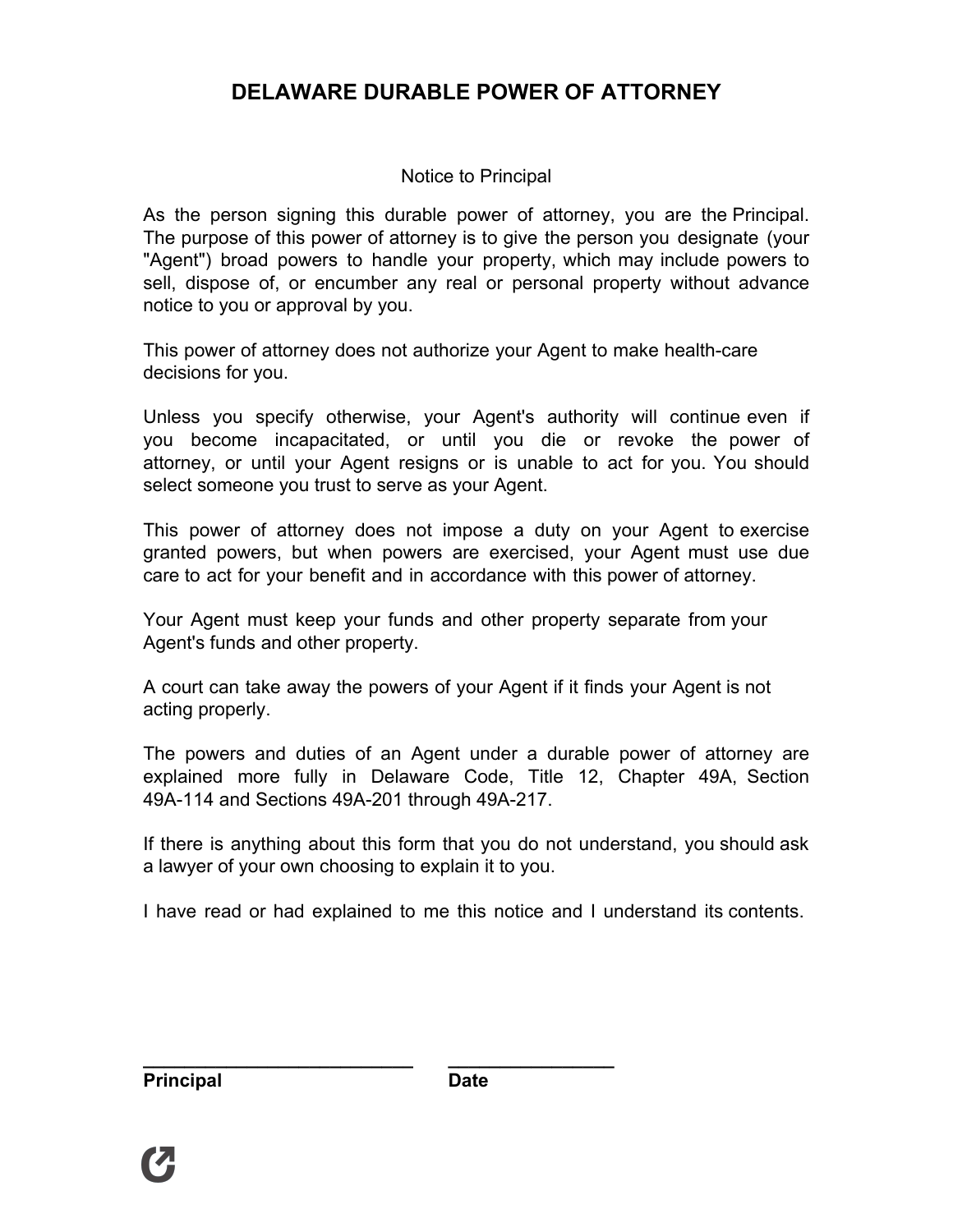#### **Durable Personal Power of Attorney Form**

As the person completing this form, you are the Principal. This form gives another person the power to act on your behalf. The other person is your Agent.

This form allows you to designate:

- (1) one Agent at a time and up to two Agents in succession;
- (2) two or more Agents who may act independently of each other (Concurrent Agents); or
- (3) two or more Agents who must act together (Joint Agents).

If your Agent is unable or unwilling to act for you, your power of attorney will end unless you have named a successor Agent(s).

IF YOU HAVE QUESTIONS ABOUT THIS POWER OF ATTORNEY OR THE AUTHORITY YOU ARE GRANTING TO YOUR AGENT(S), YOU SHOULD SEEK LEGAL ADVICE BEFORE COMPLETING AND SIGNING THIS FORM.

#### *Designation of Agent*

| Ι,<br>(Name of Principal)                                | name | the |  | following person(s) as |  | my |
|----------------------------------------------------------|------|-----|--|------------------------|--|----|
| Agent(s):                                                |      |     |  |                        |  |    |
|                                                          |      |     |  |                        |  |    |
|                                                          |      |     |  |                        |  |    |
|                                                          |      |     |  |                        |  |    |
| DESIGNATION OF ADDITIONAL OR SUCCESSOR AGENTS (OPTIONAL) |      |     |  |                        |  |    |
|                                                          |      |     |  |                        |  |    |
|                                                          |      |     |  |                        |  |    |
|                                                          |      |     |  |                        |  |    |
|                                                          |      |     |  |                        |  |    |
|                                                          |      |     |  |                        |  |    |
|                                                          |      |     |  |                        |  |    |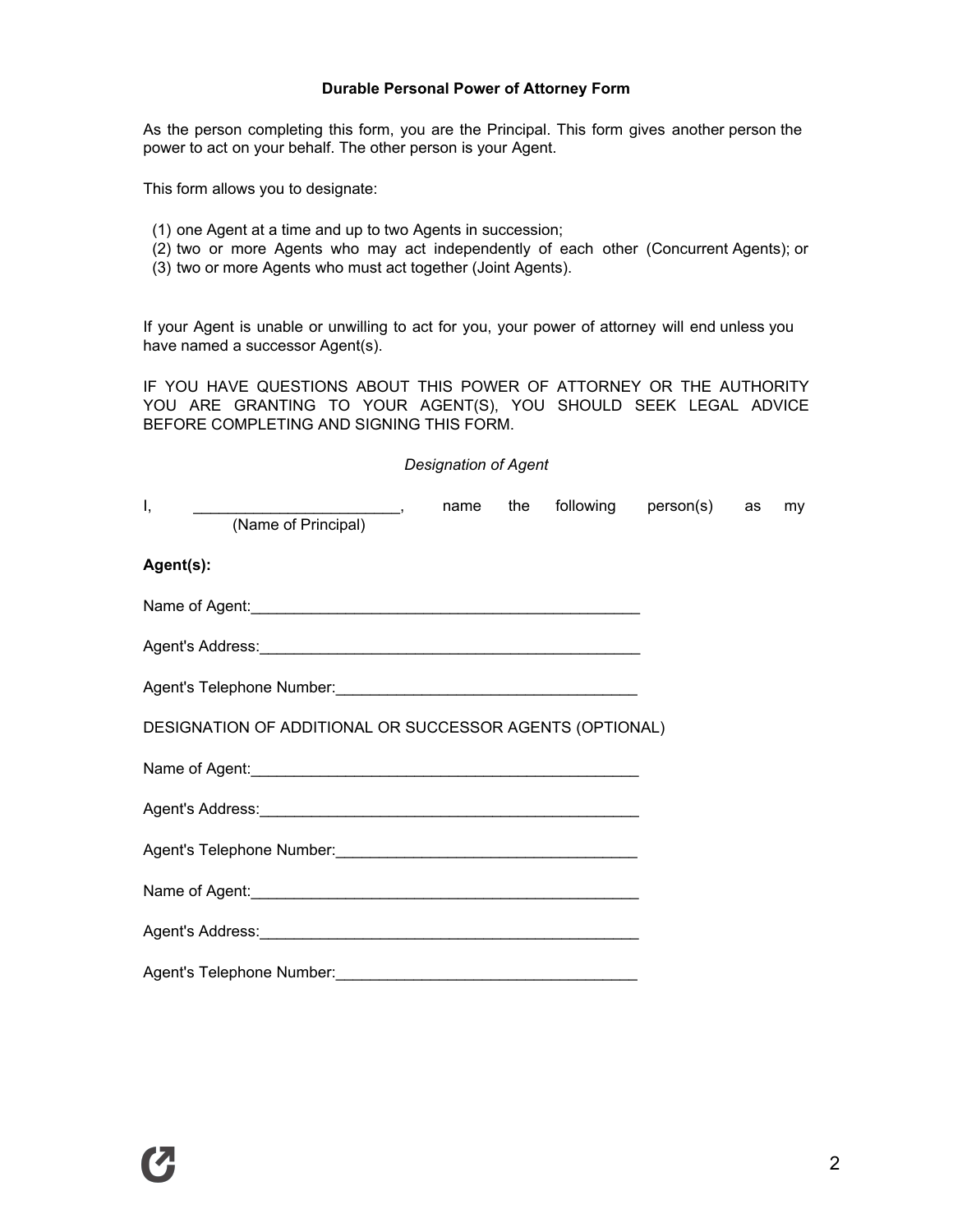If more than one Agent has been named above, I intend for those Agents to:

Act successively, one after the other.

**EXECUTE:** Act concurrently, independent of each other.

Act jointly, such that neither may act alone.

You must sign ONE of these two choices:

 $\_$ Sign here if this is your choice \_\_\_\_\_\_\_\_\_\_\_\_\_\_\_\_\_\_\_\_\_\_\_\_\_\_\_\_\_\_ Sign here if this is your choice This power of attorney is effective immediately, and shall not be affected by my subsequent incapacity. This power of attorney is effective only if and while I am incapacitated as determined under 12 Del. C. § 49A-109(c).

*Grant of General Authority* 

You should READ the terms of each category of power or authority listed below before granting any of them to your Agent(s). A full explanation of each power or authority is in the Delaware Code. The Delaware Code is available online.

Search: Delaware Code, Title 12, Chapter 49A, and then go to the number next to the category. Example: Real Property, Section (§) 49A-204. The Delaware Code may also be available at your local library.

I grant my Agent(s) general authority to act for me with respect to the following categories of powers. INITIAL each category you want to include in the Agent's general authority. CROSS OUT each category you do not want to include in the Agent's general authority.

If you do not initial a category listed below, powers associated with that category will NOT be included as part of your Agent's general authority.

- Real Property § 49A-204
- Tangible Personal Property § 49A-205
- \_\_\_\_ Stocks and Bonds § 49A-206
- \_\_\_\_ Commodities and Options § 49A-207
- \_\_\_\_ Banks and Other Financial Institutions § 49A-208
- \_\_\_\_ Operation of Entity or Business § 49A-209
- Insurance and Annuities § 49A-210
- \_\_\_\_ Estates, Trusts, and Other Beneficial Interests § 49A-211
- \_\_\_\_ Claims and Litigation § 49A-212
- Personal and Family Maintenance § 49A-213
- \_\_\_\_ Benefits from Governmental Programs or Civil or Military Service § 49A-214
- Retirement Plans § 49A-215
- \_\_\_\_ Taxes § 49A-216
- Gifts § 49A-217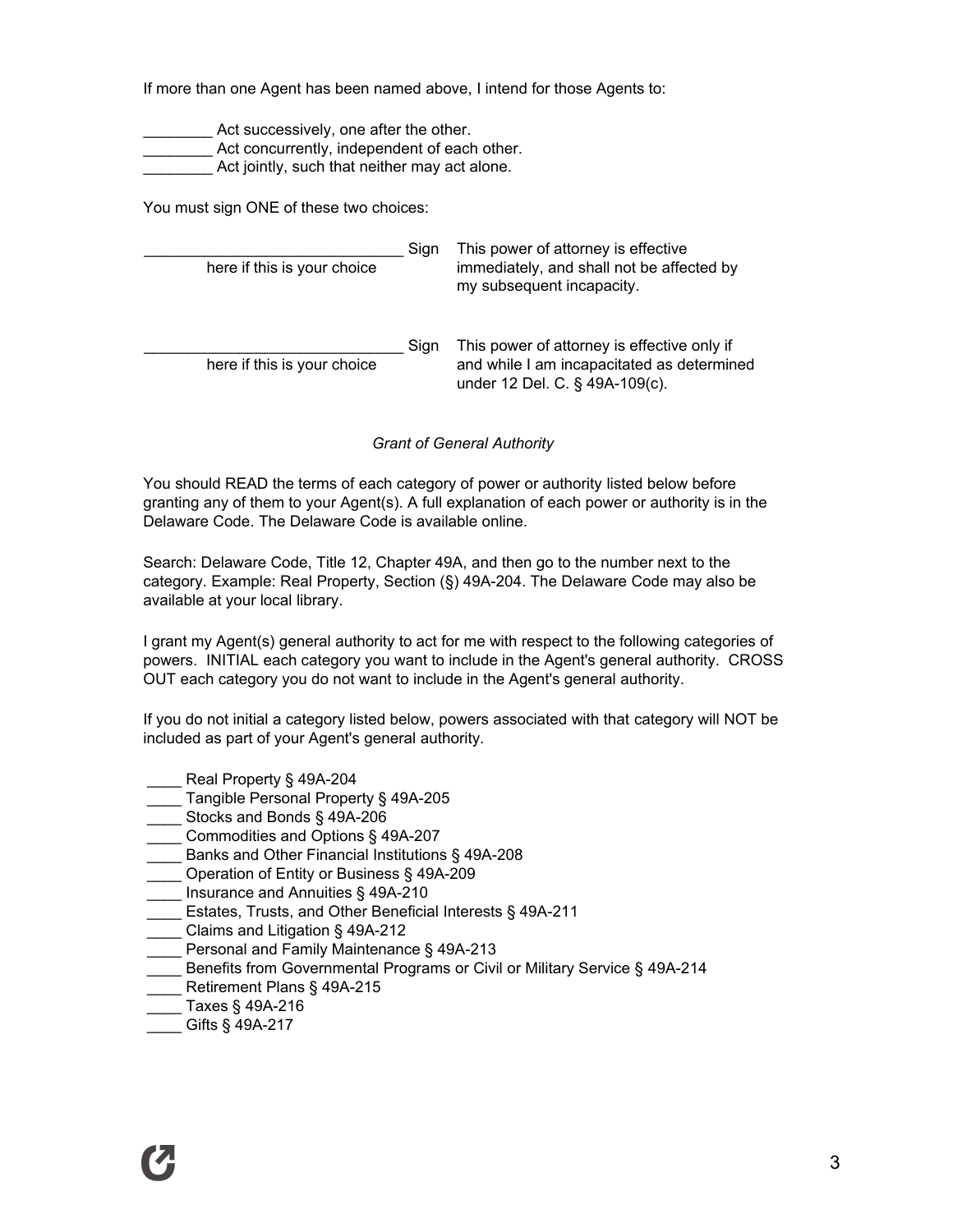#### *Grant of Specific Authority*

Giving your Agent(s) any of the following powers will give your Agent(s) the authority to take actions that could significantly reduce your property or change how and to whom your property is distributed at your death.

You should READ the terms describing each power before granting any of them to your Agent(s). INITIAL each power you want to include in the Agent's authority. CROSS OUT each power you do not want to include in the Agent's authority.

If you do not initial a power listed below, it will NOT be included as part of your Agent's specific authority.

- \_\_\_\_ Create, amend, revoke, or terminate an inter vivos trust
- \_\_\_\_ Make a gift in excess of the limitations provided in the Durable Personal Power of Attorney Act, 12 Del. C. § 49A-217
- **Create or change rights of survivorship**
- \_\_\_\_ Create or change a beneficiary designation
- \_\_\_\_ Delegate authority granted under the power of attorney when all successor Agents have resigned, died, become incapacitated, are no longer qualified to serve, or have declined to serve
- **\_\_\_\_** Exercise fiduciary powers that the Principal has authority to delegate
- Reject, renounce, disclaim, release, or consent to a reduction in or modification of a share in or payment from estate, trust, or other beneficial interest

Any person, including my Agent(s), may rely upon this power of attorney or a copy of it unless that person knows it has terminated or is invalid.

#### *Revocation of Prior Power of Attorney*

If you have previously executed a power of attorney granting authority covered in this document, indicate below whether or not you wish to revoke the prior power of attorney. **Initial** your selection below:

\_\_\_\_\_\_\_\_\_\_\_\_\_\_\_\_\_\_\_\_\_\_\_\_\_\_\_\_\_\_\_\_\_\_\_\_\_\_\_\_\_\_\_\_\_\_\_\_\_\_\_\_\_\_\_\_\_\_\_\_\_\_\_\_\_\_\_\_\_\_\_\_\_\_\_\_

\_\_\_\_\_\_\_\_\_\_\_\_\_\_\_\_\_\_\_\_\_\_\_\_\_\_\_\_\_\_\_\_\_\_\_\_\_\_\_\_\_\_\_\_\_\_\_\_\_\_\_\_\_\_\_\_\_\_\_\_\_\_\_\_\_\_\_\_\_\_\_\_\_\_\_\_

All my previously executed powers of attorney are hereby revoked.

\_\_\_\_\_\_\_\_My previously executed powers of attorney hereby remain in effect.

\_\_\_\_\_\_\_\_Other. Explain.\_\_\_\_\_\_\_\_\_\_\_\_\_\_\_\_\_\_\_\_\_\_\_\_\_\_\_\_\_\_\_\_\_\_\_\_\_\_\_\_\_\_\_\_\_\_\_\_\_\_\_\_\_\_\_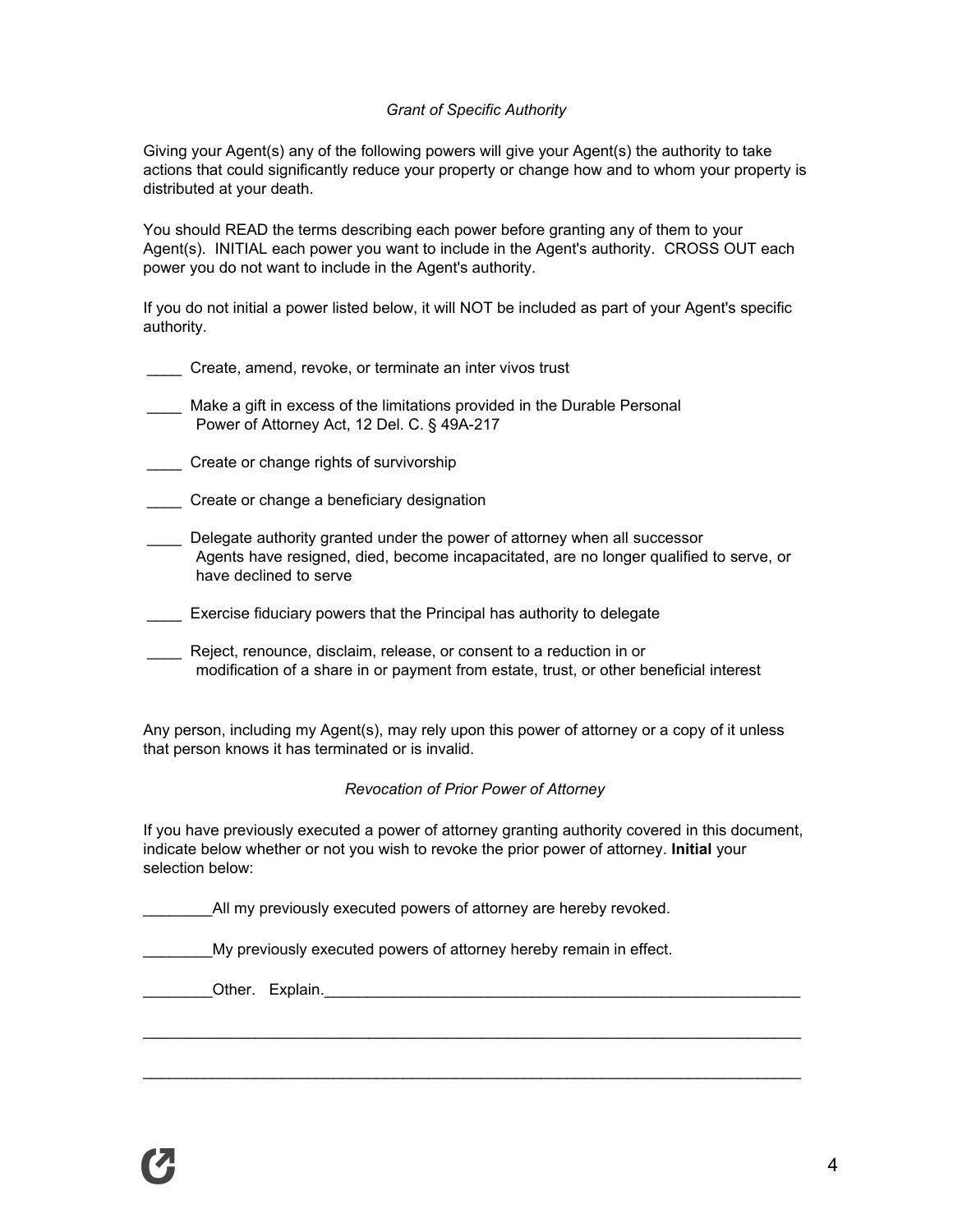IF YOU HAVE QUESTIONS ABOUT THIS POWER OF ATTORNEY OR THE AUTHORITY YOU ARE GRANTING TO YOUR AGENT(S), YOU SHOULD SEEK LEGAL ADVICE BEFORE SIGNING THIS FORM.

IN WITNESS WHEREOF, I have hereunto set my Hand and Seal this \_\_\_\_ day of  $\overline{\phantom{a}}$ , 20 $\overline{\phantom{a}}$ .

\_\_\_\_\_\_\_\_\_\_\_\_\_\_\_\_\_\_\_\_\_\_\_\_\_\_\_\_\_\_\_ **Principal's Signature** 

\_\_\_\_\_\_\_\_\_\_\_\_\_\_\_\_\_\_\_\_\_\_\_\_\_\_\_\_\_\_\_ Print

Principal's Name

SIGNED, SEALED, AND DECLARED by the Principal, as his/her Durable Personal Power of Attorney in the presence of the following witness, who has signed in the presence of and at the request of the Principal on the day and year appearing above.

I, the witness, swear that I am not related to the Principal by blood, marriage, civil union, or adoption; and that I am not entitled to any portion of the estate of the Principal under the Principal's current will or codicil, or under any current trust instrument of the Principal.

\_\_\_\_\_\_\_\_\_\_\_\_\_\_\_\_\_\_\_\_\_\_\_\_\_\_\_\_\_\_\_\_ of \_\_\_\_\_\_\_\_\_\_\_\_\_\_\_\_\_\_\_\_\_\_\_\_\_\_\_\_\_\_\_\_

(Seal) Witness Signature

\_\_\_\_\_\_\_\_\_\_\_\_\_\_\_\_\_\_\_\_\_\_\_\_\_\_\_\_\_\_\_\_ Print name

STATE OF DELAWARE :: SS.

COUNTY OF \_\_\_\_\_\_\_\_\_\_\_\_\_\_\_\_\_ :

\_\_\_\_\_\_\_\_\_\_\_\_\_\_\_\_\_\_\_\_\_\_\_\_\_\_\_\_\_\_

This Durable Power of Attorney was signed by the Principal, witnessed by the person aforesaid, and acknowledged before me, the Subscriber, a Notary Public, this \_\_\_\_\_\_\_\_ day of  $\overline{\phantom{a}20\phantom{a}}$ .

**Notary Public**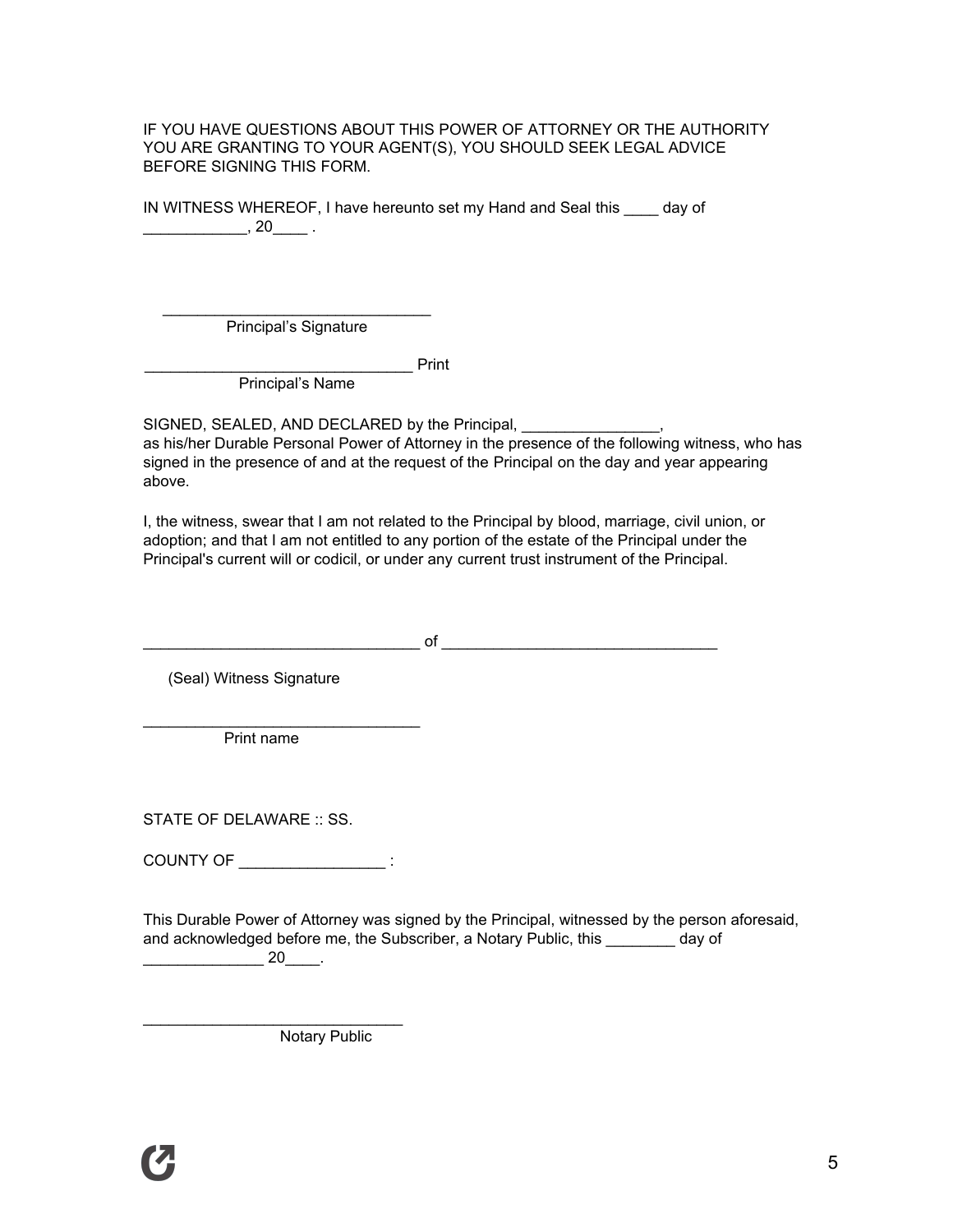## **Statement to Agent**

## *Agent's Duties*

When you accept the authority granted under this power of attorney, a special legal relationship is created between you and the Principal. This relationship imposes upon you legal duties that continue until you resign or the power of attorney is terminated or revoked. You must:

- (1) do what you know the Principal reasonably expects you to do with the Principal's property or, if you do not know the Principal's expectations, act in the Principal's best interest;
- (2) act in good faith;
- (3) do nothing beyond the authority granted in this power of attorney;
- (4) disclose your identity as an Agent whenever you act for the Principal by writing or printing

the name of the Principal and signing your own name as "Agent" in the following manner:

(Principal's Name) by (Your Signature) as Agent

and

(5) to the extent reasonably practicable under the circumstances, keep in regular contact and communication with the principal.

Except as otherwise provided in the power of attorney, you must also:

- (1) not act for your own benefit;
- (2) avoid conflicts that would impair your ability to act in the Principal's best interest;
- (3) act with care, competence, and diligence;
- (4) keep a record of all receipts, disbursements, and transactions made on behalf of the Principal;
- (5) cooperate with any person who has authority to make health-care decisions for the Principal; and
- (6) not act in a manner inconsistent with the Principal's testamentary plan.

### *Termination of Agent's Authority*

You must stop acting on behalf of the Principal if you learn of any event that terminates this power of attorney or your authority under this power of attorney. Events that terminate this power of attorney or your authority to act under it include:

- (1) death of the Principal;
- (2) the Principal's revocation of the power of attorney or your authority;
- (3) the occurrence of a termination event stated in the power of attorney;
- (4) the purpose of the power of attorney is fully accomplished; or
- (5) an action is filed with a court for your separation, annulment, or divorce from the Principal, unless the Principal otherwise provided in the power of attorney that such action will not terminate your authority.